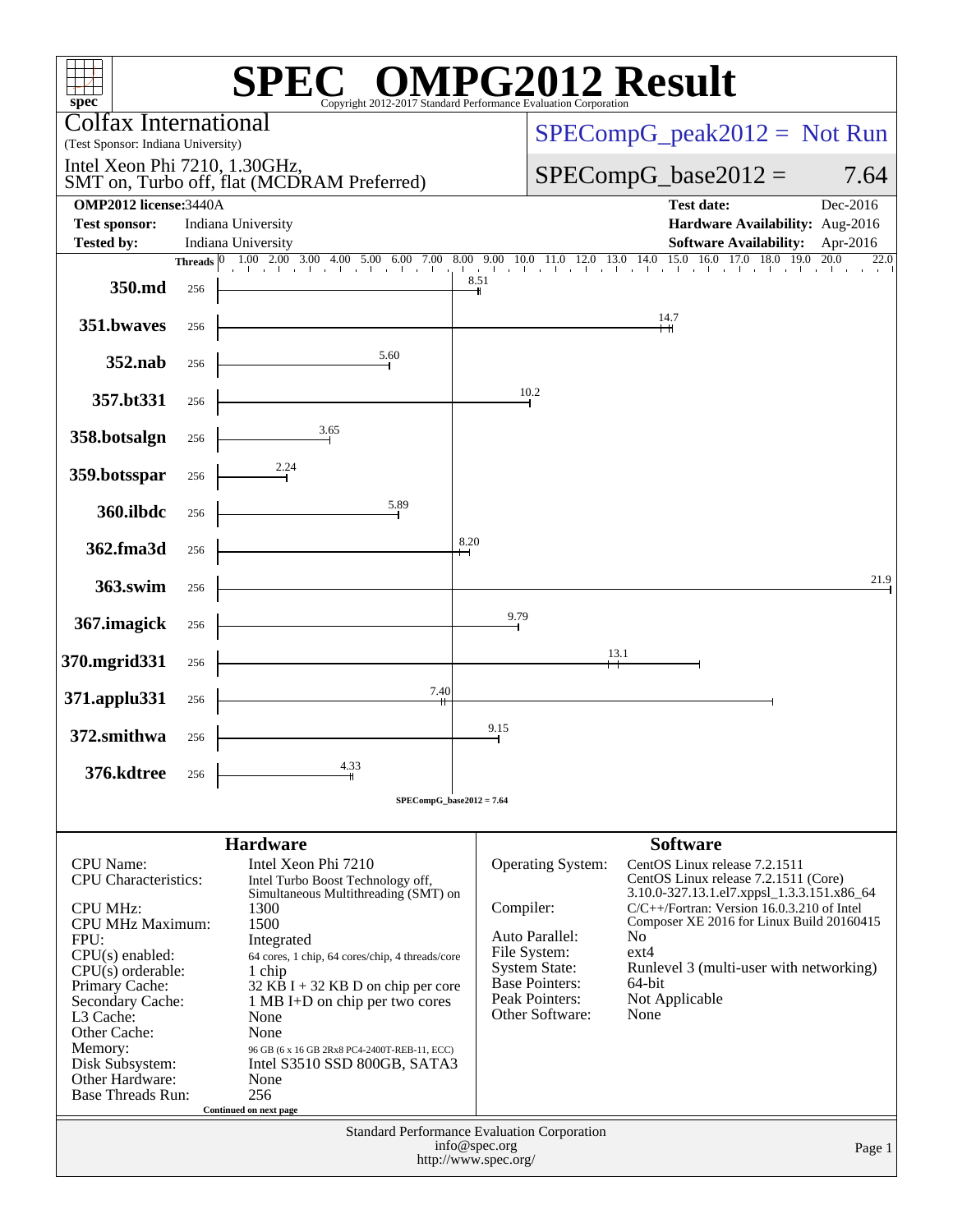Colfax International

(Test Sponsor: Indiana University)

SMT on, Turbo off, flat (MCDRAM Preferred) Intel Xeon Phi 7210, 1.30GHz,

#### **[OMP2012 license:](http://www.spec.org/auto/omp2012/Docs/result-fields.html#OMP2012license)**3440A **[Test date:](http://www.spec.org/auto/omp2012/Docs/result-fields.html#Testdate)** Dec-2016

**[Test sponsor:](http://www.spec.org/auto/omp2012/Docs/result-fields.html#Testsponsor)** Indiana University **[Hardware Availability:](http://www.spec.org/auto/omp2012/Docs/result-fields.html#HardwareAvailability)** Aug-2016

[Minimum Peak Threads:](http://www.spec.org/auto/omp2012/Docs/result-fields.html#MinimumPeakThreads)

[Maximum Peak Threads:](http://www.spec.org/auto/omp2012/Docs/result-fields.html#MaximumPeakThreads)

 $SPECompG_peak2012 = Not Run$  $SPECompG_peak2012 = Not Run$ 

### $SPECompG_base2012 = 7.64$  $SPECompG_base2012 = 7.64$

**[Tested by:](http://www.spec.org/auto/omp2012/Docs/result-fields.html#Testedby)** Indiana University **[Software Availability:](http://www.spec.org/auto/omp2012/Docs/result-fields.html#SoftwareAvailability)** Apr-2016

#### **[Results Table](http://www.spec.org/auto/omp2012/Docs/result-fields.html#ResultsTable) [Benchmark](http://www.spec.org/auto/omp2012/Docs/result-fields.html#Benchmark) [Threads](http://www.spec.org/auto/omp2012/Docs/result-fields.html#Threads) [Seconds](http://www.spec.org/auto/omp2012/Docs/result-fields.html#Seconds) [Ratio](http://www.spec.org/auto/omp2012/Docs/result-fields.html#Ratio) [Seconds](http://www.spec.org/auto/omp2012/Docs/result-fields.html#Seconds) [Ratio](http://www.spec.org/auto/omp2012/Docs/result-fields.html#Ratio) [Seconds](http://www.spec.org/auto/omp2012/Docs/result-fields.html#Seconds) [Ratio](http://www.spec.org/auto/omp2012/Docs/result-fields.html#Ratio) Base [Threads](http://www.spec.org/auto/omp2012/Docs/result-fields.html#Threads) [Seconds](http://www.spec.org/auto/omp2012/Docs/result-fields.html#Seconds) [Ratio](http://www.spec.org/auto/omp2012/Docs/result-fields.html#Ratio) [Seconds](http://www.spec.org/auto/omp2012/Docs/result-fields.html#Seconds) [Ratio](http://www.spec.org/auto/omp2012/Docs/result-fields.html#Ratio) [Seconds](http://www.spec.org/auto/omp2012/Docs/result-fields.html#Seconds) [Ratio](http://www.spec.org/auto/omp2012/Docs/result-fields.html#Ratio) Peak** [350.md](http://www.spec.org/auto/omp2012/Docs/350.md.html) 256 **[544](http://www.spec.org/auto/omp2012/Docs/result-fields.html#Median) [8.51](http://www.spec.org/auto/omp2012/Docs/result-fields.html#Median)** 546 8.48 541 8.56 [351.bwaves](http://www.spec.org/auto/omp2012/Docs/351.bwaves.html) 256 306 14.8 **[308](http://www.spec.org/auto/omp2012/Docs/result-fields.html#Median) [14.7](http://www.spec.org/auto/omp2012/Docs/result-fields.html#Median)** 314 14.4 [352.nab](http://www.spec.org/auto/omp2012/Docs/352.nab.html) 256 695 5.60 **[695](http://www.spec.org/auto/omp2012/Docs/result-fields.html#Median) [5.60](http://www.spec.org/auto/omp2012/Docs/result-fields.html#Median)** 697 5.58 [357.bt331](http://www.spec.org/auto/omp2012/Docs/357.bt331.html) 256 466 10.2 467 10.2 **[466](http://www.spec.org/auto/omp2012/Docs/result-fields.html#Median) [10.2](http://www.spec.org/auto/omp2012/Docs/result-fields.html#Median)** [358.botsalgn](http://www.spec.org/auto/omp2012/Docs/358.botsalgn.html) 256 1193 3.65 1193 3.65 **[1193](http://www.spec.org/auto/omp2012/Docs/result-fields.html#Median) [3.65](http://www.spec.org/auto/omp2012/Docs/result-fields.html#Median)** [359.botsspar](http://www.spec.org/auto/omp2012/Docs/359.botsspar.html) 256 2336 2.25 **[2348](http://www.spec.org/auto/omp2012/Docs/result-fields.html#Median) [2.24](http://www.spec.org/auto/omp2012/Docs/result-fields.html#Median)** 2358 2.23 [360.ilbdc](http://www.spec.org/auto/omp2012/Docs/360.ilbdc.html) 256 604 5.90 **[604](http://www.spec.org/auto/omp2012/Docs/result-fields.html#Median) [5.89](http://www.spec.org/auto/omp2012/Docs/result-fields.html#Median)** 607 5.86 [362.fma3d](http://www.spec.org/auto/omp2012/Docs/362.fma3d.html) 256 482 7.88 463 8.21 **[463](http://www.spec.org/auto/omp2012/Docs/result-fields.html#Median) [8.20](http://www.spec.org/auto/omp2012/Docs/result-fields.html#Median)** [363.swim](http://www.spec.org/auto/omp2012/Docs/363.swim.html) 256 207 21.9 207 21.9 **[207](http://www.spec.org/auto/omp2012/Docs/result-fields.html#Median) [21.9](http://www.spec.org/auto/omp2012/Docs/result-fields.html#Median)** [367.imagick](http://www.spec.org/auto/omp2012/Docs/367.imagick.html) 256 **[718](http://www.spec.org/auto/omp2012/Docs/result-fields.html#Median) [9.79](http://www.spec.org/auto/omp2012/Docs/result-fields.html#Median)** 718 9.79 717 9.80 [370.mgrid331](http://www.spec.org/auto/omp2012/Docs/370.mgrid331.html) 256 282 15.7 **[339](http://www.spec.org/auto/omp2012/Docs/result-fields.html#Median) [13.1](http://www.spec.org/auto/omp2012/Docs/result-fields.html#Median)** 347 12.7 [371.applu331](http://www.spec.org/auto/omp2012/Docs/371.applu331.html) 256 335 18.1 **[819](http://www.spec.org/auto/omp2012/Docs/result-fields.html#Median) [7.40](http://www.spec.org/auto/omp2012/Docs/result-fields.html#Median)** 830 7.30 [372.smithwa](http://www.spec.org/auto/omp2012/Docs/372.smithwa.html) 256 **[586](http://www.spec.org/auto/omp2012/Docs/result-fields.html#Median) [9.15](http://www.spec.org/auto/omp2012/Docs/result-fields.html#Median)** 585 9.16 586 9.15 [376.kdtree](http://www.spec.org/auto/omp2012/Docs/376.kdtree.html) 256 1025 4.39 1041 4.32 **[1038](http://www.spec.org/auto/omp2012/Docs/result-fields.html#Median) [4.33](http://www.spec.org/auto/omp2012/Docs/result-fields.html#Median)** Results appear in the [order in which they were run.](http://www.spec.org/auto/omp2012/Docs/result-fields.html#RunOrder) Bold underlined text [indicates a median measurement.](http://www.spec.org/auto/omp2012/Docs/result-fields.html#Median) **[Submit Notes](http://www.spec.org/auto/omp2012/Docs/result-fields.html#SubmitNotes)**

The config file option 'submit' was used. submit = numactl -p 1 \$command

#### **[Platform Notes](http://www.spec.org/auto/omp2012/Docs/result-fields.html#PlatformNotes)**

 Sysinfo program /home/lijunj/SPEC/omp2012-1.1-run/Docs/sysinfo Revision 563 of 2016-06-10 (097295389cf6073d8c3b03fa376740a5) running on knl1.uits.indiana.edu Wed Dec 14 15:10:41 2016

 This section contains SUT (System Under Test) info as seen by some common utilities. To remove or add to this section, see: <http://www.spec.org/omp2012/Docs/config.html#sysinfo>

 From /proc/cpuinfo model name : Intel(R) Xeon Phi(TM) CPU 7210 @ 1.30GHz 1 "physical id"s (chips) 256 "processors" cores, siblings (Caution: counting these is hw and system dependent. The following excerpts from /proc/cpuinfo might not be reliable. Use with caution.) cpu cores : 64

Continued on next page

Standard Performance Evaluation Corporation [info@spec.org](mailto:info@spec.org) <http://www.spec.org/>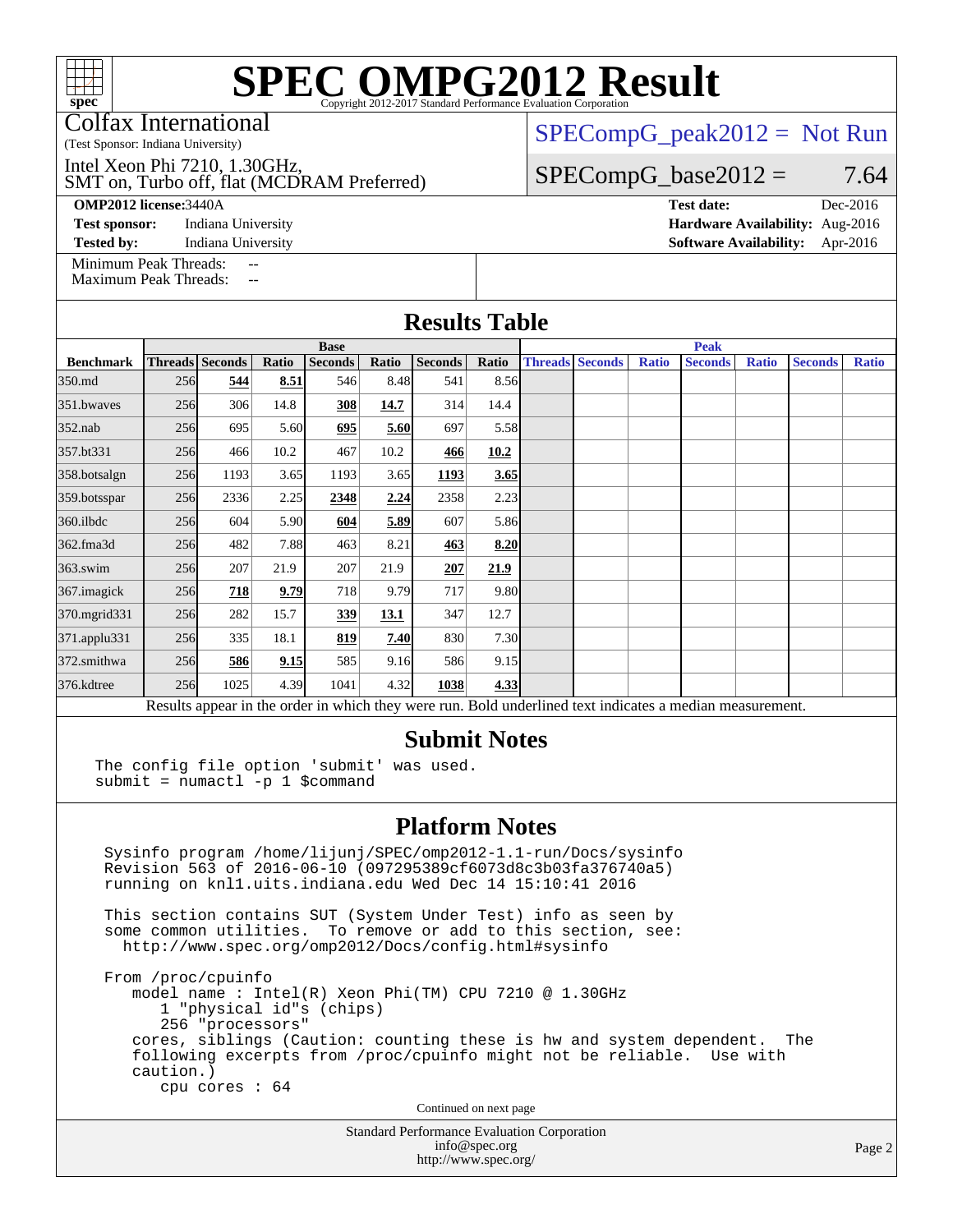

Colfax International

**[Test sponsor:](http://www.spec.org/auto/omp2012/Docs/result-fields.html#Testsponsor)** Indiana University **[Tested by:](http://www.spec.org/auto/omp2012/Docs/result-fields.html#Testedby)** Indiana University

(Test Sponsor: Indiana University)

**[OMP2012 license:](http://www.spec.org/auto/omp2012/Docs/result-fields.html#OMP2012license)** 3440A

 $SPECompG_peak2012 = Not Run$  $SPECompG_peak2012 = Not Run$ 

SMT on, Turbo off, flat (MCDRAM Preferred) Intel Xeon Phi 7210, 1.30GHz,

 $SPECompG_base2012 = 7.64$  $SPECompG_base2012 = 7.64$ 

| <b>Test date:</b>                      | Dec-2016 |
|----------------------------------------|----------|
| <b>Hardware Availability:</b> Aug-2016 |          |
| <b>Software Availability:</b> Apr-2016 |          |

#### **[Platform Notes \(Continued\)](http://www.spec.org/auto/omp2012/Docs/result-fields.html#PlatformNotes)**

 siblings : 256 physical 0: cores 0 1 2 3 6 7 10 11 12 13 14 15 18 19 20 21 22 23 24 25 26 27 28 29 30 31 32 33 34 35 36 37 38 39 40 41 42 43 44 45 46 47 48 49 50 51 52 53 56 57 58 59 60 61 62 63 64 65 68 69 70 71 72 73 cache size : 1024 KB From /proc/meminfo MemTotal: 115193108 kB HugePages\_Total: 0<br>Hugepagesize: 2048 kB Hugepagesize: /usr/bin/lsb\_release -d CentOS Linux release 7.2.1511 (Core) From /etc/\*release\* /etc/\*version\* centos-release: CentOS Linux release 7.2.1511 (Core) centos-release-upstream: Derived from Red Hat Enterprise Linux 7.2 (Source) os-release: NAME="CentOS Linux" VERSION="7 (Core)" ID="centos" ID\_LIKE="rhel fedora" VERSION\_ID="7" PRETTY\_NAME="CentOS Linux 7 (Core)" ANSI\_COLOR="0;31" CPE\_NAME="cpe:/o:centos:centos:7" redhat-release: CentOS Linux release 7.2.1511 (Core) system-release: CentOS Linux release 7.2.1511 (Core) system-release-cpe: cpe:/o:centos:centos:7 uname -a: Linux knl1.uits.indiana.edu 3.10.0-327.13.1.el7.xppsl\_1.3.3.151.x86\_64 #1 SMP Fri Jun 10 15:04:35 UTC 2016 x86\_64 x86\_64 x86\_64 GNU/Linux run-level 3 Dec 13 14:23 SPEC is set to: /home/lijunj/SPEC/omp2012-1.1-run Filesystem Type Size Used Avail Use% Mounted on<br>/dev/sda3 ext4 713G 109G 568G 17% / 713G 109G 568G 17% / Cannot run dmidecode; consider saying 'chmod +s /usr/sbin/dmidecode' (End of data from sysinfo program) **[General Notes](http://www.spec.org/auto/omp2012/Docs/result-fields.html#GeneralNotes)**

 BIOS settings: Intel Simultaneous Multithreading (SMT): on Intel Turbo Boost Technology (Turbo): off Cluster Mode: quadrant

Continued on next page

Standard Performance Evaluation Corporation [info@spec.org](mailto:info@spec.org) <http://www.spec.org/>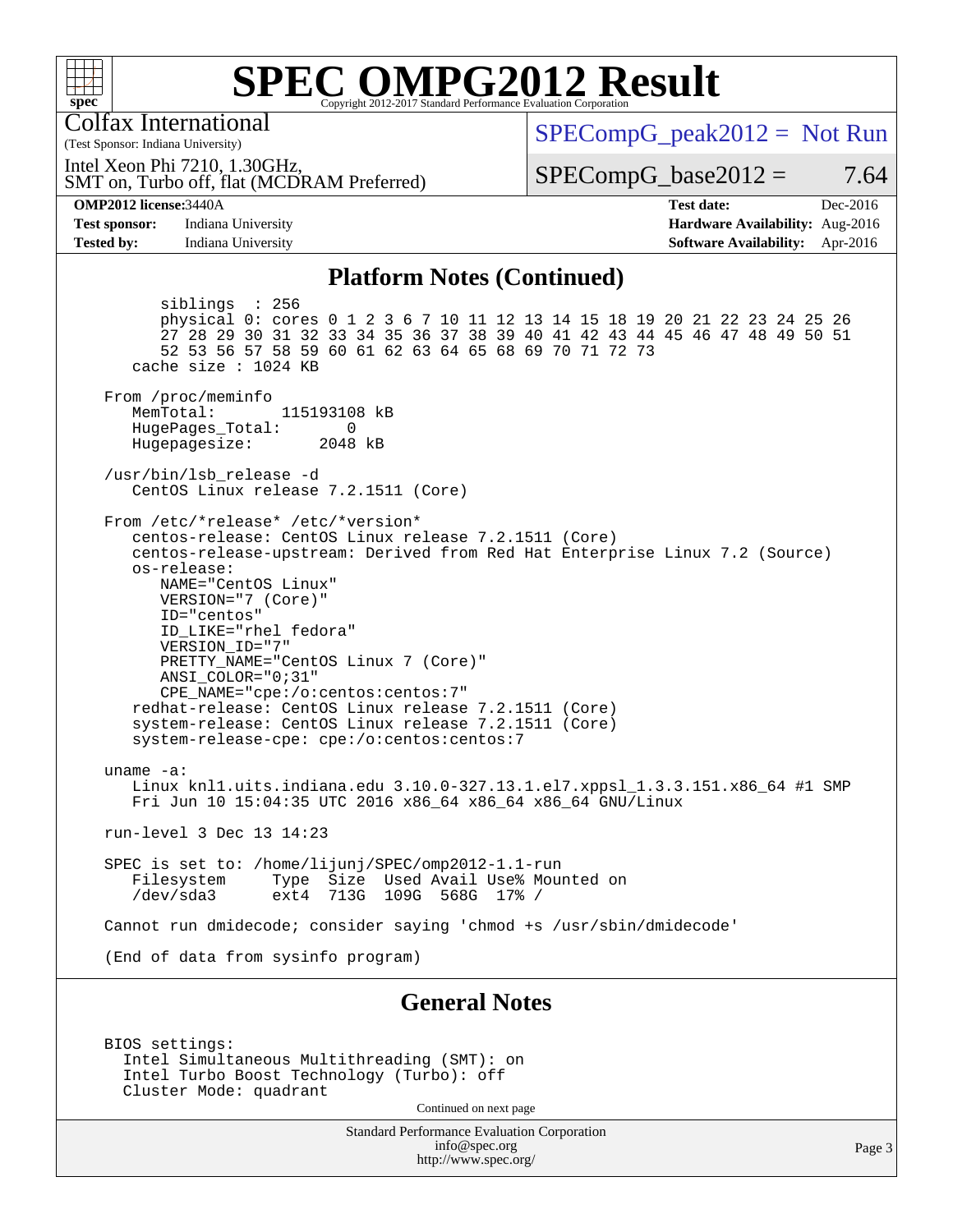Colfax International

(Test Sponsor: Indiana University)

Intel Xeon Phi 7210, 1.30GHz,

SMT on, Turbo off, flat (MCDRAM Preferred)

 $SPECompG_peak2012 = Not Run$  $SPECompG_peak2012 = Not Run$ 

 $SPECompG_base2012 = 7.64$  $SPECompG_base2012 = 7.64$ 

**[OMP2012 license:](http://www.spec.org/auto/omp2012/Docs/result-fields.html#OMP2012license)**3440A **[Test date:](http://www.spec.org/auto/omp2012/Docs/result-fields.html#Testdate)** Dec-2016 **[Test sponsor:](http://www.spec.org/auto/omp2012/Docs/result-fields.html#Testsponsor)** Indiana University **[Hardware Availability:](http://www.spec.org/auto/omp2012/Docs/result-fields.html#HardwareAvailability)** Aug-2016 **[Tested by:](http://www.spec.org/auto/omp2012/Docs/result-fields.html#Testedby)** Indiana University **[Software Availability:](http://www.spec.org/auto/omp2012/Docs/result-fields.html#SoftwareAvailability)** Apr-2016

#### **[General Notes \(Continued\)](http://www.spec.org/auto/omp2012/Docs/result-fields.html#GeneralNotes)**

Memory Mode: flat

### **[Base Compiler Invocation](http://www.spec.org/auto/omp2012/Docs/result-fields.html#BaseCompilerInvocation)**

[C benchmarks](http://www.spec.org/auto/omp2012/Docs/result-fields.html#Cbenchmarks): [icc](http://www.spec.org/omp2012/results/res2017q1/omp2012-20161215-00090.flags.html#user_CCbase_intel_icc_a87c68a857bc5ec5362391a49d3a37a6)

[C++ benchmarks:](http://www.spec.org/auto/omp2012/Docs/result-fields.html#CXXbenchmarks) [icpc](http://www.spec.org/omp2012/results/res2017q1/omp2012-20161215-00090.flags.html#user_CXXbase_intel_icpc_2d899f8d163502b12eb4a60069f80c1c)

[Fortran benchmarks](http://www.spec.org/auto/omp2012/Docs/result-fields.html#Fortranbenchmarks): [ifort](http://www.spec.org/omp2012/results/res2017q1/omp2012-20161215-00090.flags.html#user_FCbase_intel_ifort_8a5e5e06b19a251bdeaf8fdab5d62f20)

### **[Base Portability Flags](http://www.spec.org/auto/omp2012/Docs/result-fields.html#BasePortabilityFlags)**

 350.md: [-free](http://www.spec.org/omp2012/results/res2017q1/omp2012-20161215-00090.flags.html#user_baseFPORTABILITY350_md_f-FR_e51be0673775d2012b3310fa5323f530) 357.bt331: [-mcmodel=medium](http://www.spec.org/omp2012/results/res2017q1/omp2012-20161215-00090.flags.html#user_baseFPORTABILITY357_bt331_f-mcmodel_3a41622424bdd074c4f0f2d2f224c7e5) 363.swim: [-mcmodel=medium](http://www.spec.org/omp2012/results/res2017q1/omp2012-20161215-00090.flags.html#user_baseFPORTABILITY363_swim_f-mcmodel_3a41622424bdd074c4f0f2d2f224c7e5) 367.imagick: [-std=c99](http://www.spec.org/omp2012/results/res2017q1/omp2012-20161215-00090.flags.html#user_baseCPORTABILITY367_imagick_f-std_2ec6533b6e06f1c4a6c9b78d9e9cde24)

## **[Base Optimization Flags](http://www.spec.org/auto/omp2012/Docs/result-fields.html#BaseOptimizationFlags)**

[C benchmarks](http://www.spec.org/auto/omp2012/Docs/result-fields.html#Cbenchmarks):

[-O3](http://www.spec.org/omp2012/results/res2017q1/omp2012-20161215-00090.flags.html#user_CCbase_f-O3) [-ansi-alias](http://www.spec.org/omp2012/results/res2017q1/omp2012-20161215-00090.flags.html#user_CCbase_f-ansi-alias) [-no-prec-div](http://www.spec.org/omp2012/results/res2017q1/omp2012-20161215-00090.flags.html#user_CCbase_f-no-prec-div) [-qopenmp](http://www.spec.org/omp2012/results/res2017q1/omp2012-20161215-00090.flags.html#user_CCbase_f-qopenmp) [-ipo](http://www.spec.org/omp2012/results/res2017q1/omp2012-20161215-00090.flags.html#user_CCbase_f-ipo) [-xMIC-AVX512](http://www.spec.org/omp2012/results/res2017q1/omp2012-20161215-00090.flags.html#user_CCbase_f-xMIC-AVX512) [-fp-model fast=2](http://www.spec.org/omp2012/results/res2017q1/omp2012-20161215-00090.flags.html#user_CCbase_f-fp-model_a7fb8ccb7275e23f0079632c153cfcab)

[C++ benchmarks:](http://www.spec.org/auto/omp2012/Docs/result-fields.html#CXXbenchmarks)

[-O3](http://www.spec.org/omp2012/results/res2017q1/omp2012-20161215-00090.flags.html#user_CXXbase_f-O3) [-ansi-alias](http://www.spec.org/omp2012/results/res2017q1/omp2012-20161215-00090.flags.html#user_CXXbase_f-ansi-alias) [-no-prec-div](http://www.spec.org/omp2012/results/res2017q1/omp2012-20161215-00090.flags.html#user_CXXbase_f-no-prec-div) [-qopenmp](http://www.spec.org/omp2012/results/res2017q1/omp2012-20161215-00090.flags.html#user_CXXbase_f-qopenmp) [-ipo](http://www.spec.org/omp2012/results/res2017q1/omp2012-20161215-00090.flags.html#user_CXXbase_f-ipo) [-xMIC-AVX512](http://www.spec.org/omp2012/results/res2017q1/omp2012-20161215-00090.flags.html#user_CXXbase_f-xMIC-AVX512) [-fp-model fast=2](http://www.spec.org/omp2012/results/res2017q1/omp2012-20161215-00090.flags.html#user_CXXbase_f-fp-model_a7fb8ccb7275e23f0079632c153cfcab)

[Fortran benchmarks](http://www.spec.org/auto/omp2012/Docs/result-fields.html#Fortranbenchmarks):

[-O3](http://www.spec.org/omp2012/results/res2017q1/omp2012-20161215-00090.flags.html#user_FCbase_f-O3) [-no-prec-div](http://www.spec.org/omp2012/results/res2017q1/omp2012-20161215-00090.flags.html#user_FCbase_f-no-prec-div) [-qopenmp](http://www.spec.org/omp2012/results/res2017q1/omp2012-20161215-00090.flags.html#user_FCbase_f-qopenmp) [-ipo](http://www.spec.org/omp2012/results/res2017q1/omp2012-20161215-00090.flags.html#user_FCbase_f-ipo) [-xMIC-AVX512](http://www.spec.org/omp2012/results/res2017q1/omp2012-20161215-00090.flags.html#user_FCbase_f-xMIC-AVX512) [-fp-model fast=2](http://www.spec.org/omp2012/results/res2017q1/omp2012-20161215-00090.flags.html#user_FCbase_f-fp-model_a7fb8ccb7275e23f0079632c153cfcab)

The flags files that were used to format this result can be browsed at <http://www.spec.org/omp2012/flags/Intel-ic16.0-linux64.html> <http://www.spec.org/omp2012/flags/colfax-knl.html>

You can also download the XML flags sources by saving the following links: <http://www.spec.org/omp2012/flags/Intel-ic16.0-linux64.xml> <http://www.spec.org/omp2012/flags/colfax-knl.xml>

> Standard Performance Evaluation Corporation [info@spec.org](mailto:info@spec.org) <http://www.spec.org/>

Page 4